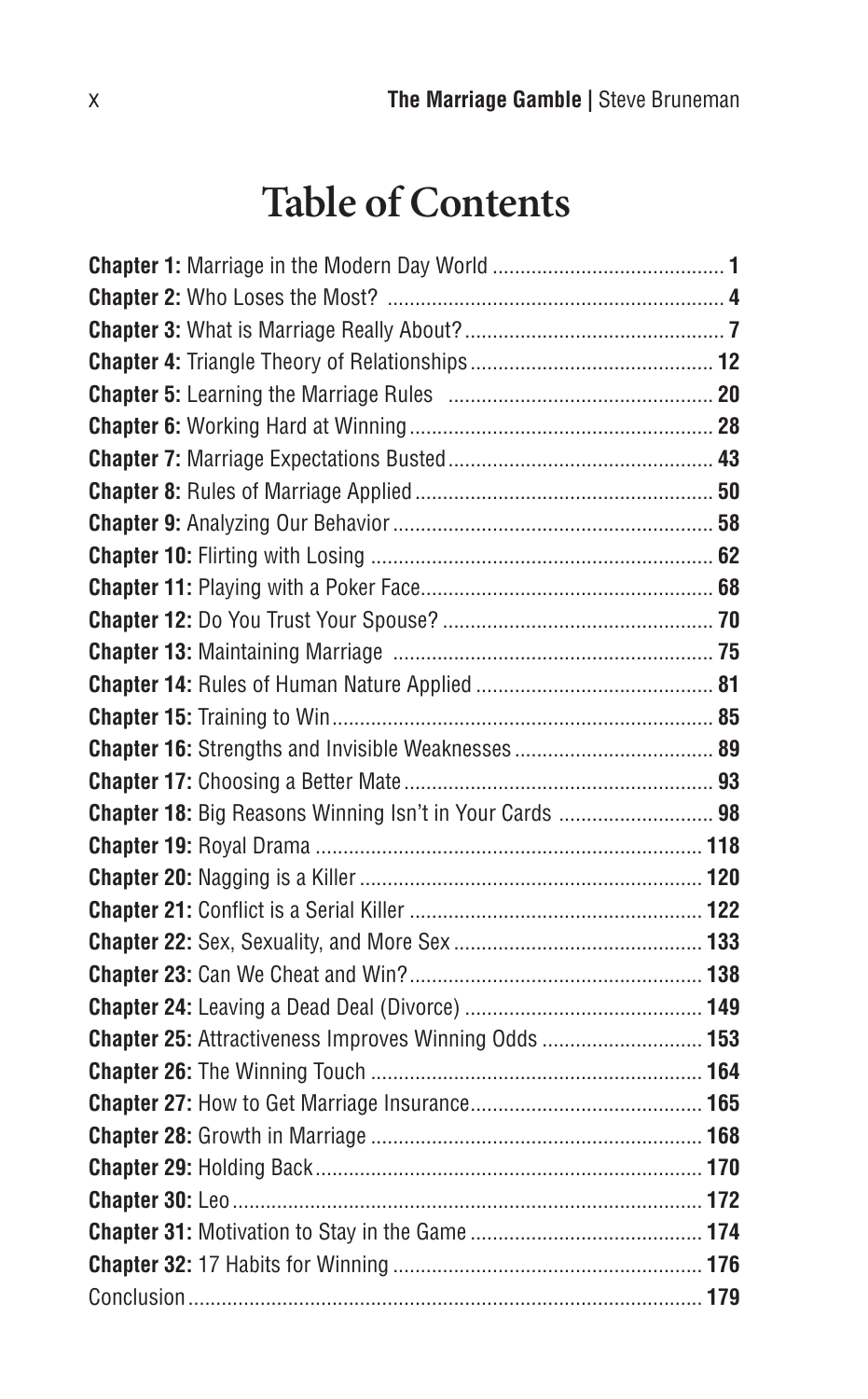# mble<br> **Modern Day World**<br>
we presents life differently than ever before. We contain the contact of their parametic relationship

Our world today presents life differently than ever before. We can no longer look at our parents' and their parents' relationships as the sole example of how to be married. No generation before us lived with the Internet, cell service, and all their benefits and complications: instant communication with anyone, anywhere, anytime and photos and videos on your smart phone that can be emailed to anyone. Dating websites allow us instantly to view and communicate with people around the globe. I can go on and on, but you get the point — instantly. No one before us dealt with instant access to everything and the expectation and demand for instant gratification. No complete generation lived with the distractions we've created for ourselves, all in the interest of progress. Never before have we had the availability of thousands of eligible people to date, who are neatly segregated by age, interests, education, religion, wealth, and so forth. Shopping for mates instantly at our fingertips, without leaving the comfort of our own homes for only a small monthly fee, are you kidding me?

And don't forget the websites promoting infidelity. Those do exist, and as abhorrent as they are, there are no laws against them yet. What do those websites tell us consciously or subconsciously about marriage? How can more and easier communication be-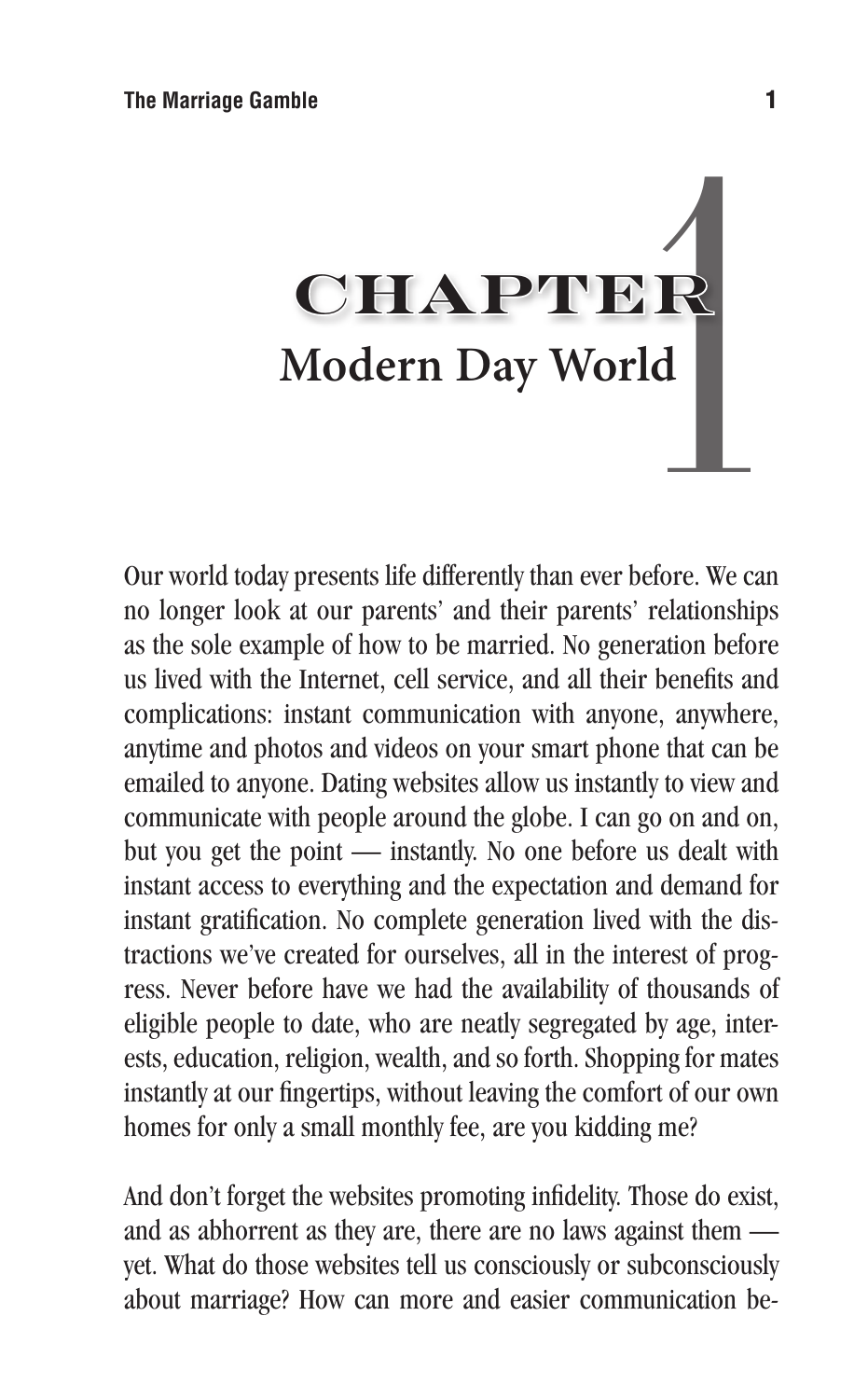tween random people have anything but a negative effect on marriages? There are published studies on the connection between the Internet and divorce, but the results are inconclusive. I think proof of the long-term detrimental effect of the Internet on marriage is inevitable.

So how do those of us with expectations of marriage for life deal with the modern world and all its complications? Even if we aren't married but want to live with a partner indefinitely, we must still understand the dynamics applicable to marriage and how to avoid distractions. The alternative to living together is living alone, going from one partner to the next in endless succession until we find compatibility or until we are too old, unattractive, or bitter to attract a mate. The goal for most of us is to hang on to our chosen one and be happy at the same time; at least, it is for those of you taking time to read this book. By the way, thank you for reading this.

With high break up rates and the opportunities of this modern world making it difficult for couples to stay together, we must incorporate new habits and skills into our lives to adjust to the times. Remember, those living in biblical times never dealt with the Internet, smart phones, and satellite television.

What do we do about the difficulty of staying together, or more importantly, can we do anything about it? Of course, we can; but to fix the problem, we must understand the problem. Drastic times call for drastic measures, and these are drastic times for the institution of marriage. It's not a popular topic of conversation because it's not "sexy." We like to make jokes about it, and the cure is not simply swallowing a pill and walking three miles a day. More people care more about weight loss than spouse loss. The stores are full of weight loss products; billions of dollars are spent and made on weight loss cures and education, but little to none on the problem of spouse loss.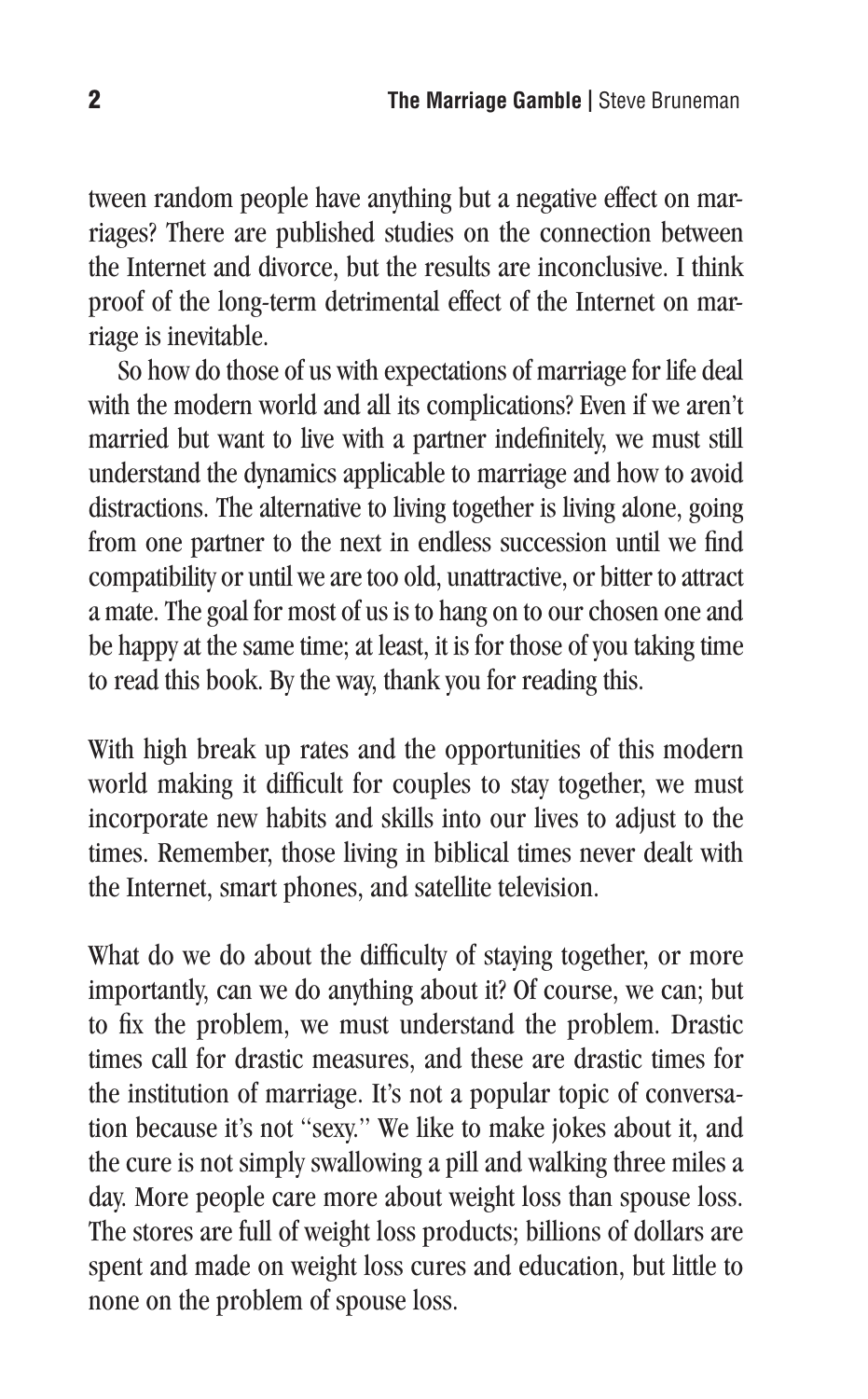Where is the conversation in the media about driving down the divorce rate, the perils of divorce, being kinder and more loving to your spouse, and how to improve our marriages? Do you hear the same sucking sound I hear in that regard? Who among us is raising millions or billions of dollars for research to find a divorce cure? Isn't divorce a disease that afflicts millions of people? Divorce negatively affects more people than cancer, yet no one seems to care. Is that because divorce doesn't kill, but cancer and heart disease do? If you've ever been divorced, you know it's a killer. An old divorce joke sums up that sentiment nicely: the good thing about divorce is — it doesn't kill you; the bad thing about divorce is — it doesn't kill you.

Life has changed, marriage is changing, and if you think I'm wrong, you haven't been paying attention. If we're to have any hope of the marriage tradition surviving, we need to figure out the new rules. We can no longer just "hope" to stay married and keep doing "marriage as usual," because folks, marriage as we once knew it isn't working. From what I see, marriage rates are down, and the divorce rate is holding steady. Eventually, if those trends continue, we'll be a world of single people. Is that progress? I can't answer that question for you, but for me it's not. It saddens me to think of my children being unmarried, or raising their children as single parents, or working all their lives as they grow old, single, and perhaps alone.

That scenario is very sad, but it's a very real possibility in our children's lifetimes. So, you ask, what do we do about it? What we do is we figure out how to be married in today's world during our lifetimes, then pass those skills to our children, a goal we can reach, so pay attention! Educating ourselves is the first step toward reaching the goal of staying married for life. Congratulations, you are now engaging in the first step because believe me, what you are about to read is a very *real* education!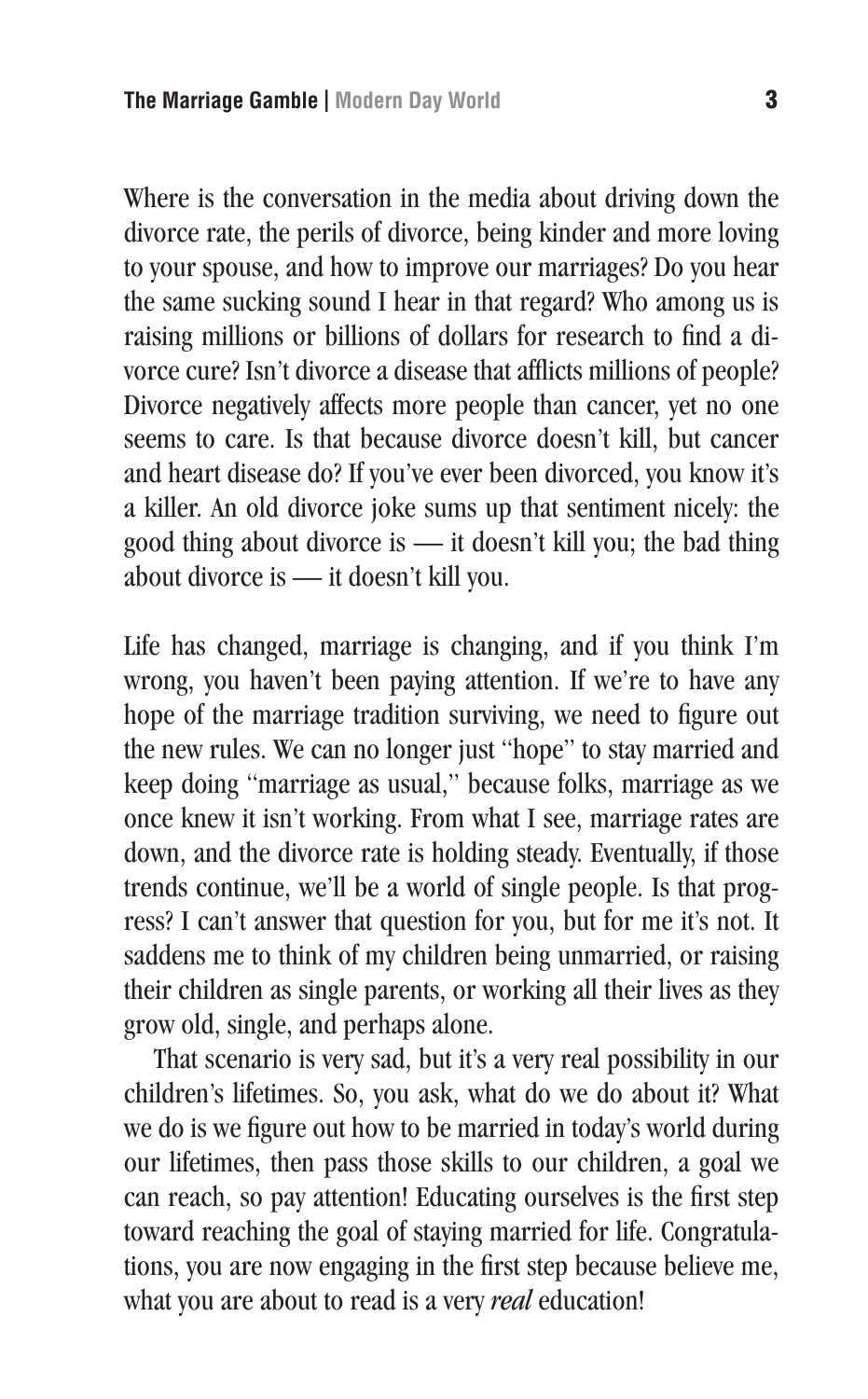

Marriage is a gamble. Each time people say, "I do," they have a 50/50 chance of "winning," which I define as lifetime marriage. Pretty steep odds, but we accept them regularly in marriage. Would we accept those odds in any other area of our lives? If your car started only half the time, or your tires blew out every other day, would you own that car? What if the medicine you gave your children was effective only one out of two times? The next time you board an American Airlines flight, suppose Captain Mike welcomes you aboard and announces that we have a 50/50 chance of crashing today. He further tells you there's been no maintenance on that aircraft in years. What do you immediately do?

We don't accept 50/50 odds in any areas of our lives except marriage, and we accept those odds because when we marry, we are in love and don't consider that the failure option applies to us. Or if we have been divorced previously, we believe we learned from the past, or only our ex was to blame. Regardless, we are full of hope for a better outcome with the next hand we are dealt. We are forever hopeful, and ignorance is bliss. We subconsciously believe "what we don't know won't hurt us," yet that's exactly what kills us. What "you don't know you don't know" costs you big every time.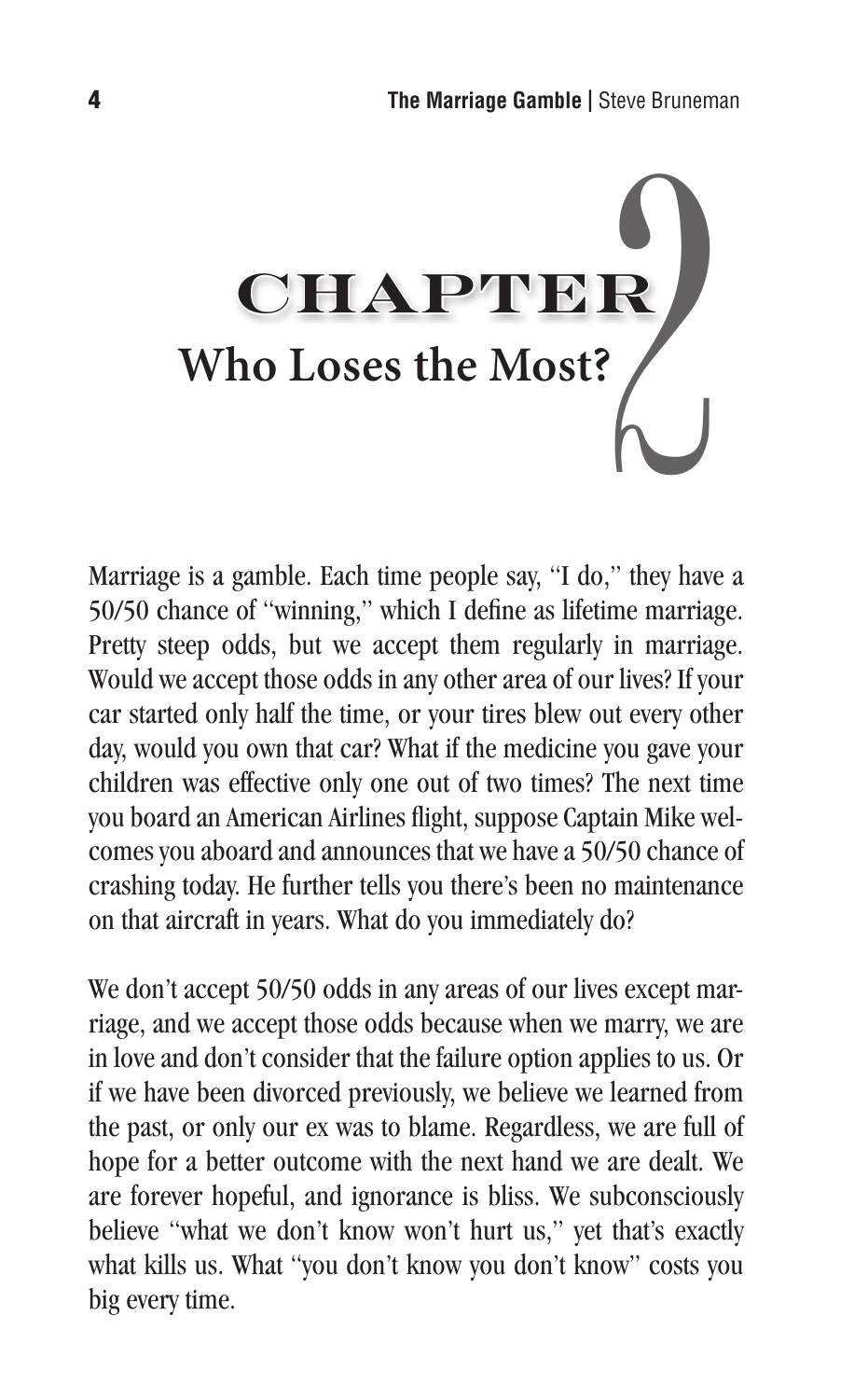Without any question, other than the death of a child, divorce is the single most emotionally and financially destructive event that can occur in our lives. Maybe the untimely death of a spouse is worse, but a death usually occurs without blame, and life insurance may actually be a financial benefit to the surviving family. There is usually no financial benefit in divorce.

I've seen the effects of divorce on men and women for decades, and the one thing I've observed consistently is that women suffer most as a result of marriage failure. Many women never fully recover from divorce; their lives are forever changed and not for the better. Rebuilding their shattered lives with a diminished time span, fewer skills than they once had, and few financial resources is extremely challenging even for the strongest of individuals. Add to the mix the stress of being single parents and you create a scenario that forces many women into their next relationships for all the wrong reasons, making yet more bad choices.

I know men suffer, and many men never fully recover from divorce either, yet I haven't seen the pain in men nearly as much as I have seen it in women. Perhaps men hide it better, or the fact that, in general, men recover financially from divorce much more quickly than women reduces men's overall suffering. Access to money eases the pain of divorce tremendously, at least in terms of the physical adjustment to the division of a family. Starting your life over emotionally is usually difficult for everyone.

Very few divorced people truly understand what went wrong in their marriages, and I believe that's because we really don't understand how to be married. Think about it. If you don't understand how to do something correctly, how do you know what you did wrong when you fail? How do you know how to be married for a lifetime when you've never been married for a lifetime? How can you know how to do anything complex when you've never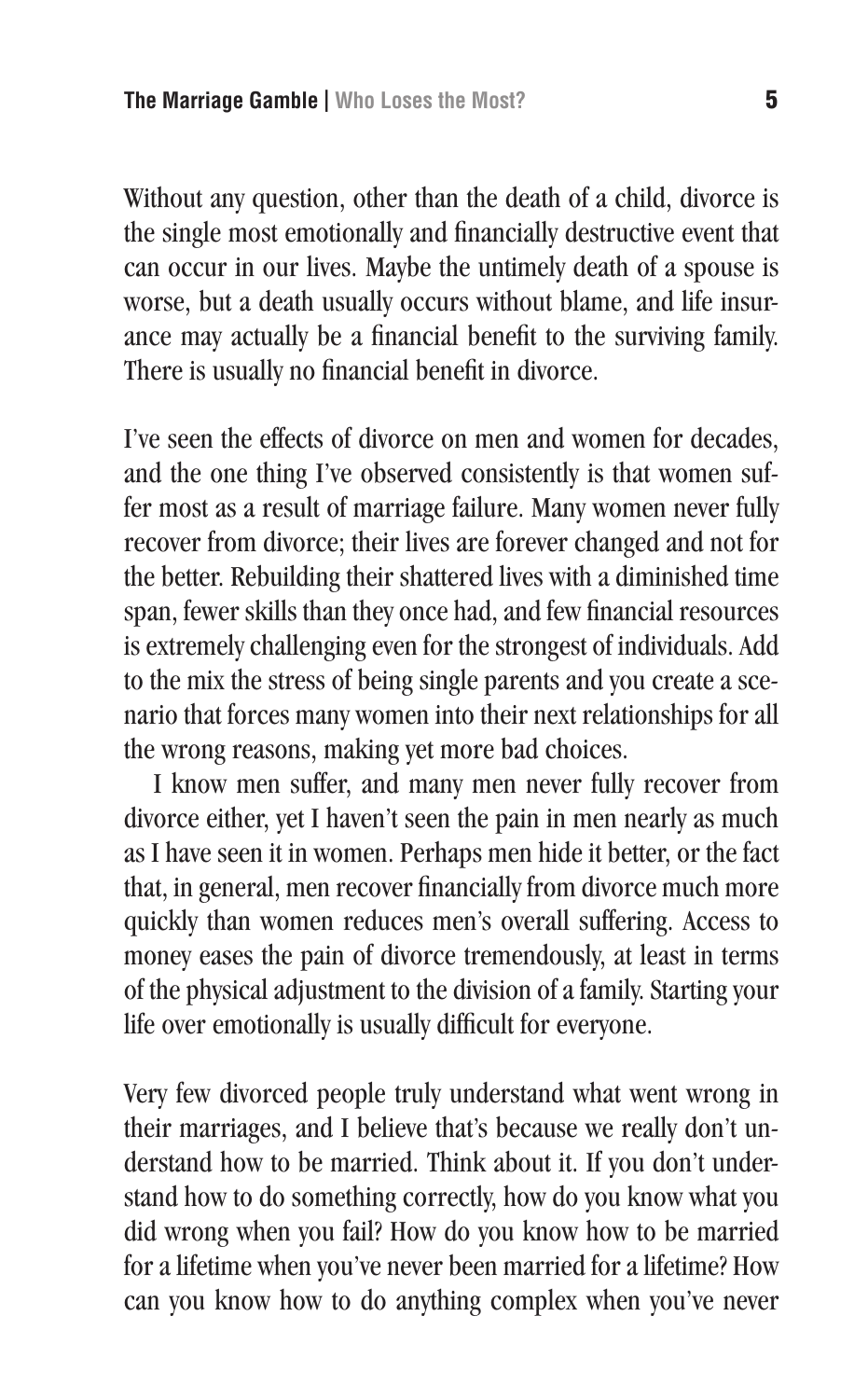studied it, never practiced it, and never actually successfully done it for any significant period of time? A very substantial number of married couples become divorced after significantly long marriages, but being married for many years doesn't mean they are successful at it. Marriages aren't great for years and years and then suddenly fail miserably at the very end; marriages deteriorate for a very long time until they finally break which proves we aren't doing marriage correctly all along the way.

A 50% failure rate: is the divorce rate really such a mystery?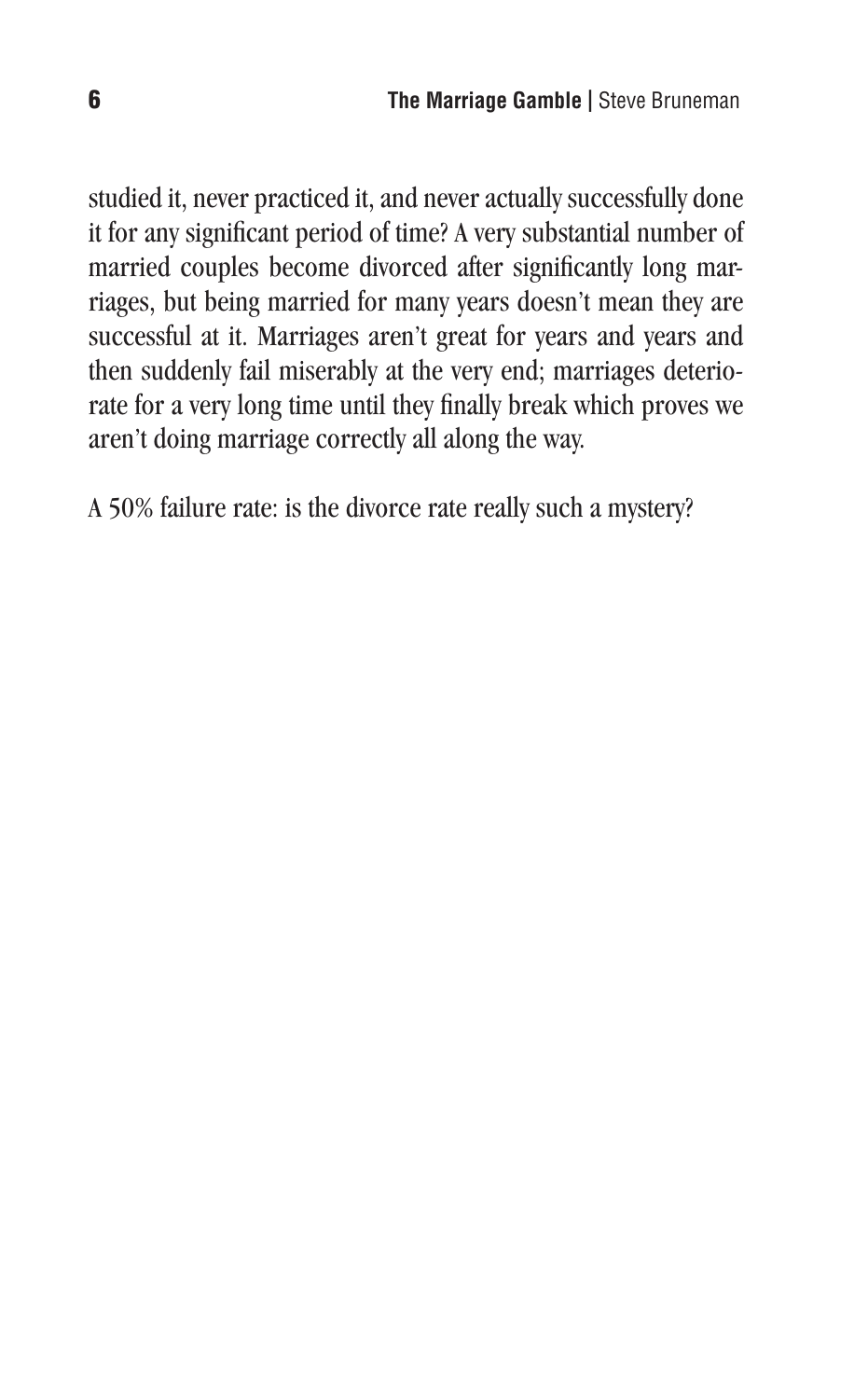

Marriage – it's a great institution, but who wants to be institutionalized? That's an old joke of course, but within every joke is a grain of truth. How many marriage jokes are out there, and why are there so many? How many lawyer jokes are out there; I think I've heard them all (or all I want to hear). Most are funny, but who writes those things anyway? Who writes marriage jokes: people who are married or divorced? Surely not people who never married.

Didn't we all enter marriage with the same intentions, to be married forever? Who of us said, "I think I'll get married, raise kids, then divorce my spouse after twenty-five years"? Why can some people be married for life with seemingly little effort, but others should never have married in the first place?

Marriage is about love, kindness, respect, and generosity, all of which perhaps mean nothing more than giving of yourself, your time, and lots of effort to the relationship. Being married is also a legal contract. Legally speaking, you are either married or you're not; there's no in-between. If you're married, even by common law, you must divorce or die to terminate it. Having a legal marriage contract, however, doesn't automatically guarantee you a good marriage. We can be married and have no relationship, or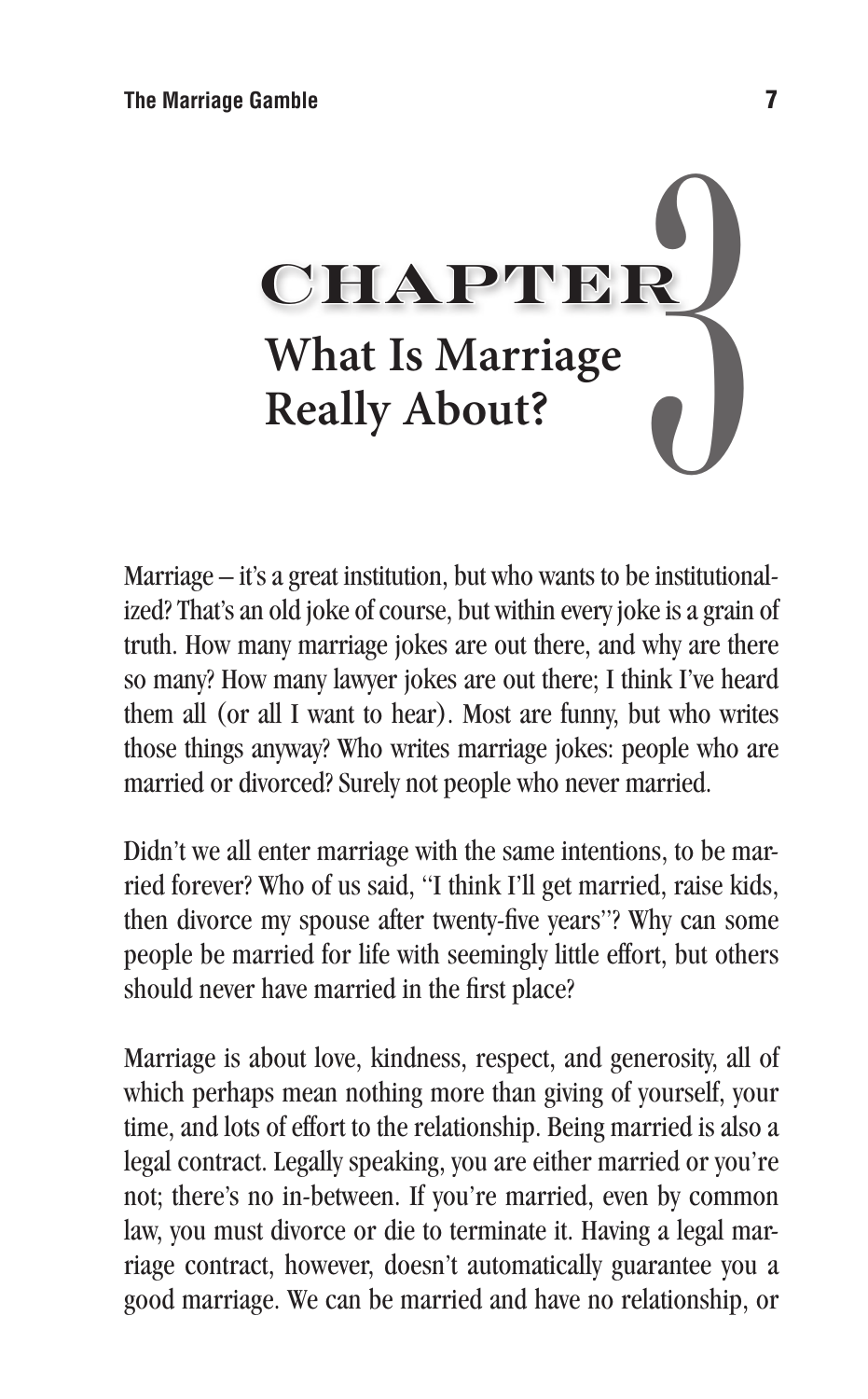we can be married and have a great, loving relationship; there's a huge difference between the two. The marriages I see in my office all became simply legal contracts. Good marriages never see the inside of my law office.

Whether to have a good marriage or simply to be legally married and live your life as you individually choose is up to you. If you have a good marriage, both spouses are loving, kind, respectful, caring, and generous with each other. If you aren't experiencing all those things, I suggest you evaluate your behavior and figure out how to transform your legal relationship into a good marriage.

Marriage requires at least these four elements to endure the test of time:

- 1. The Marriage Mindset
- 2. Love and Respect
- 3. Effort
- 4. Commitment

## **The Marriage Mindset**

When you decide to marry, you should understand you *must* give up part of yourself. I call this the "marriage mindset." Can you be married and continue to act single? Of course not, but you need to understand why rather than resent giving up certain things in your life. It's the idea that "we" is more important than "me." We marry for many reasons; one of the biggest is to avoid being just "me" in the world. We don't want to live our lives alone; at least, most of us don't. Most of us singles are constantly searching for the next "right" person. Whether we marry or not, once we become "we," life is a completely different game. Being single, "me" can do whatever "me" wants, but once committed to a relationship, "me" can no longer make certain decisions without consequences. "Me" may be in and out of relationships because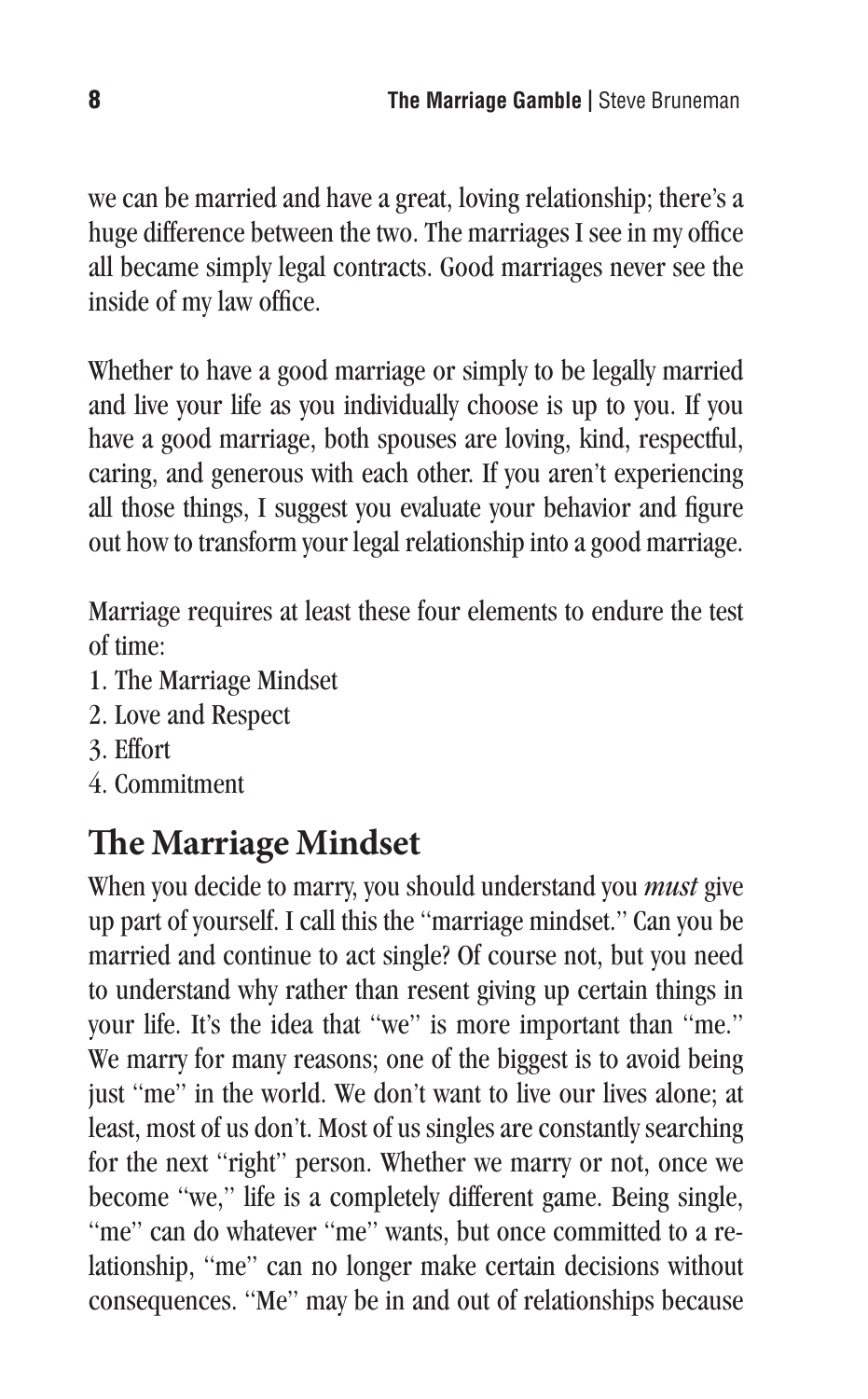"me" may not like playing by traditional relationship rules. Perhaps "me" doesn't like being limited to one partner, or maybe "me" is lazy (duh) and doesn't want to do the hard work to become a better partner and better person. Some of us are selfish or just don't want to commit to a relationship. If you know that about yourself, I say 'thank you" because you are saving the world from yet another statistic, and you're saving someone very special from tremendous pain. However, once you become part of "we," the rules change, and you had better know and play by them, or you will, in all likelihood, lose the marriage gamble.

### **Love and Respect**

Love is a basic element of marriage in most cultures. Love often begins as the result of passion, which is always based upon feelings. Feelings can change over time as does love. For love to endure, it must mature. Maturity can take a very long time, and half of all marriages never reach maturity. Mature love is enduring love.

As in most other relationships, respect is an essential element of marriage. Respect is based upon behavior, not feelings. Your spouse can love but not respect you, or respect yet not love you. I think you can live longer with someone whom you respect but don't love, than with someone whom you love but don't respect. Losing respect for your spouse is likely the beginning of the end of your marriage, even if you still love him or her. I've heard many clients say they still love their spouses, but they just can't be married to them any longer. That probably means they no longer respect them as husbands or wives.

Respect is gained or lost as the result of behavior. We generally respect people who work hard; we have little respect for laziness. Ergo, the harder you work on your marriage, and the more good choices you make in your life, the more respect your spouse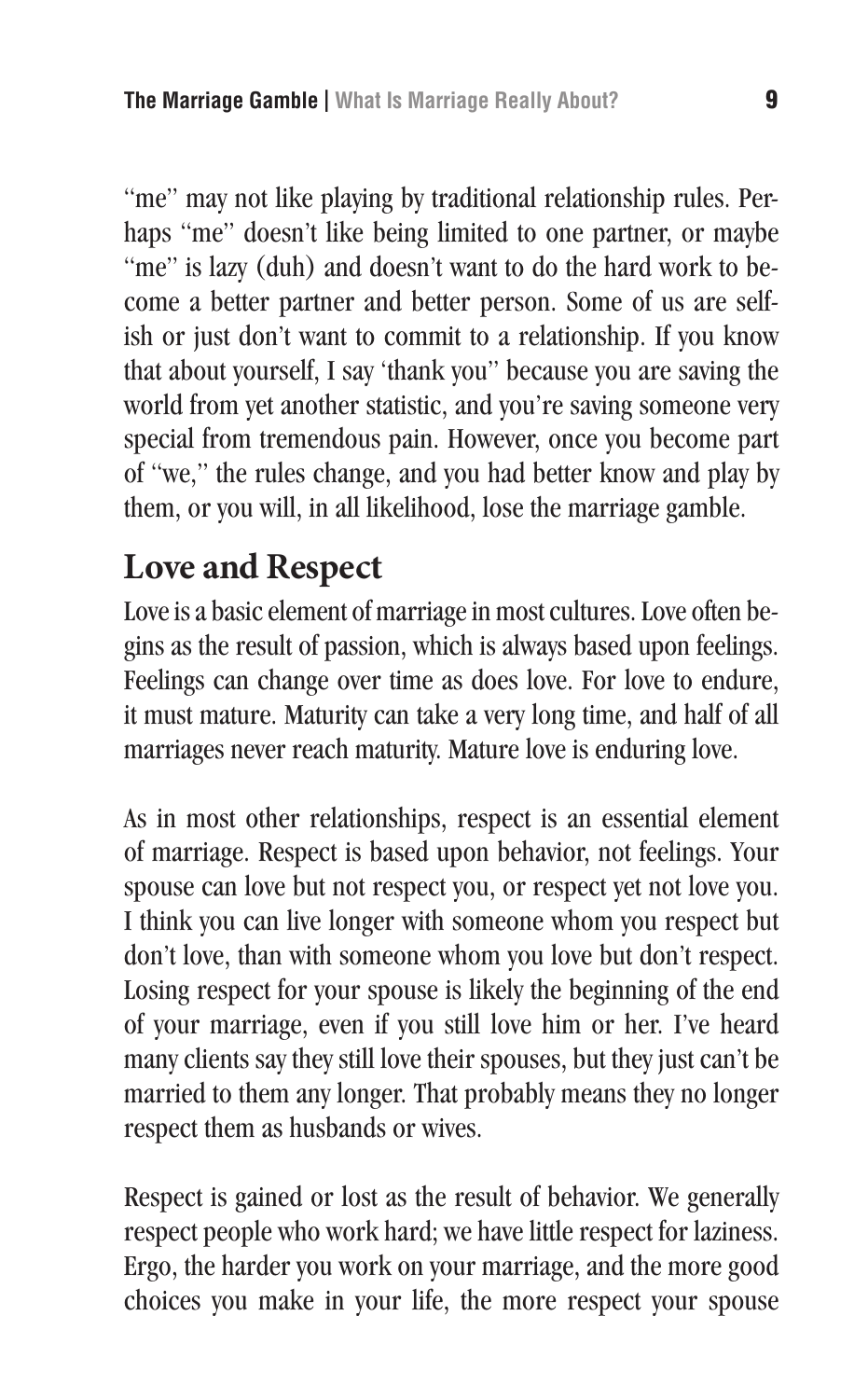should have for you. When you consistently make bad choices, it's highly likely your spouse will lose respect for you.

### **Effort**

Effort is the "work" which will be discussed in detail later. The effort can never stop because it's the food that feeds the marriage. Marriages are living entities and need nourishment. Stop feeding anything living, and it will deteriorate and die. Half or more of all marriages die. We don't feed our marriages, and they die. Feed them correctly, and they will thrive. We don't feed them because we think we don't need to. We think we can beat the odds and win without playing by the rules, but we are wrong.

### **Commitment**

On our wedding day, we looked into our spouse's eyes and pledged a lifetime of commitment, to love and cherish each other, to care for each other when we are sick and old, to change each other's diapers and to hold each other's hands when Father Time or Alzheimer's has robbed us of our minds and ability to care for ourselves. Isn't that what marriage is about? Or is it just to love and cherish as long as money flows and the good times roll? Is it all about big houses, beautiful cars, the nicest clothes, expensive gifts, and the best vacations at the finest resorts? If that were the case, we would sign a contract, and when the money or the desire to supply it ends or the fun and laughter stop, then the legal relationship ends. Marriage, however, is bigger than simply being in it for the good times, or it's supposed to be anyway. What if we have to downsize and live in a small apartment due to bankruptcy or job loss? What if we have to live with in-laws, or one of us becomes very ill and is not as vital as before or perhaps disabled due to an accident? What then? Unfortunately, we can't predict how we would deal with any of those circumstances, but those issues do cause divorce; I've seen it happen many times.